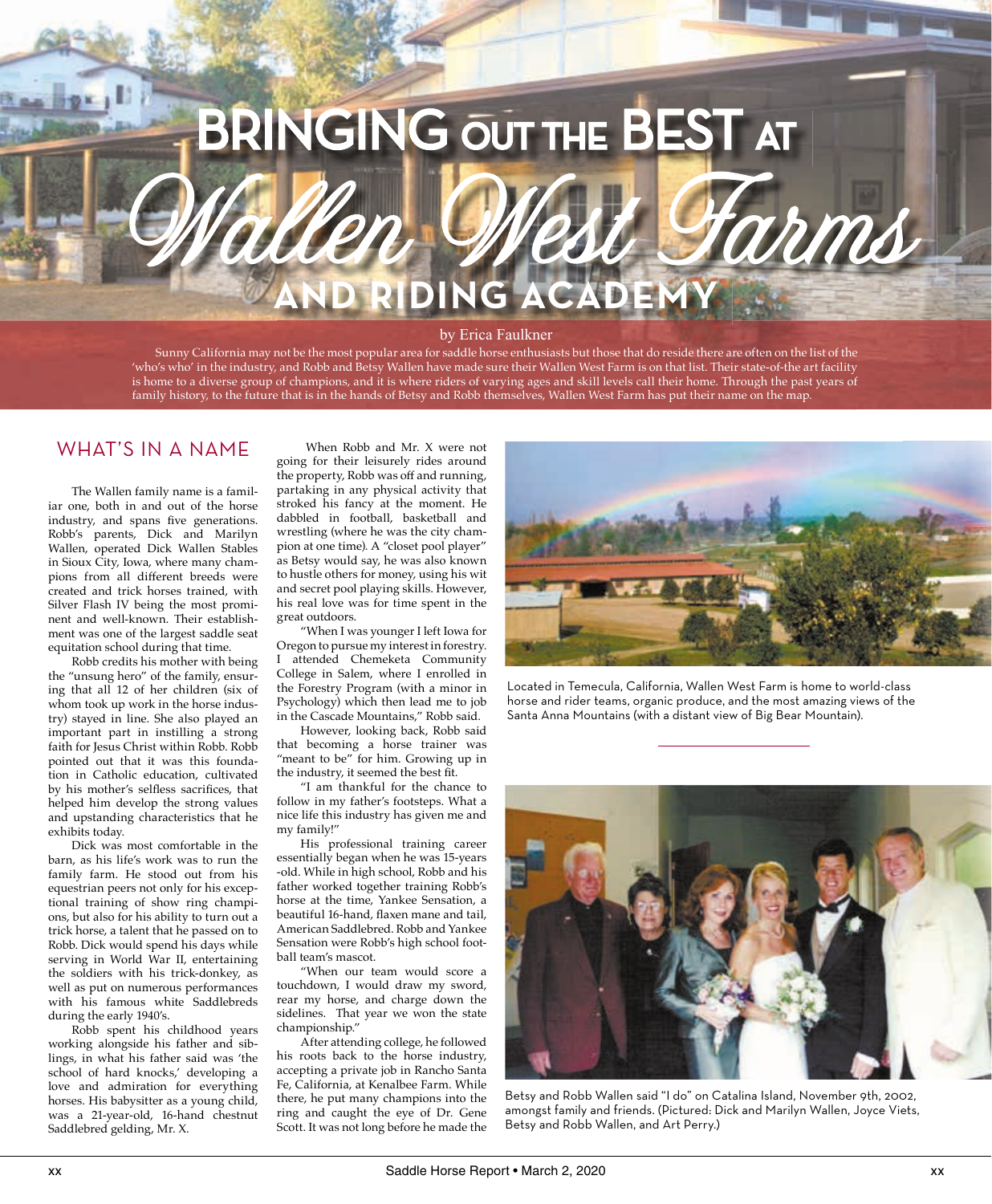



Betsy and her heart horse, homebred BVW Miss Scarlett (Tug Hill Whamunition x VHMF Miss Field of Dreams), have enjoyed much success together, competing and winning all over the west coast since 2010.

Robb and Kenalbee's I'm No Angel, a junior five-gaited mare that Robb trained and later sold to Misdee Wrigley Miller. Miller credits Robb and the challenging mare with helping her build her early success in the Saddlebred industry.

move to Bradbury, California to work for Dr. Gene Scott at his Silver Oaks Ranch.

 He continued to climb through the ranks thanks to his abundant success in the show ring and eventually went to work for Scripps-Miramar Ranch. While at Scripps-Miramar he was proudly part of the team that put Michele Macfarlane's CH Sky Watch and CH Buck Rogers in the ring for their 1988 winning world's championship performances.

 It was during these early years, before going out on his own, that Robb worked a horse he said "catapulted my career." That horse was Kenalbee's I'm No Angel.

"She was the first gaited horse I worked when I came to California in 1987," Robb said.

A black junior five-gaited mare, Kenalbee's I'm No Angel was by Carey's Midnight Hour and out of CH Bonheur's Wild Raven, she was exciting, and challenging, as Robb said, "did she ever fit her name."

 "I remember that year, how she really peaked at the Santa Barbara National Horse Show. And it was a good time for her to do so."

It was the junior five-gaited class, and Robb and the game black mare were in the ring with some of the best in country, including the world's champions three-year-olds from sections A and B at Louisville the previous year, and a junior mare that would be named the reserve world's champion junior five-gaited horse that year at Louisville.

 "It was a highly competitive class," Robb said. "When the dust settled, Angel and I were called from the line up to pick up our blue ribbon. She gave me a world champion ride that night."

 It was at that moment that Robb realized he truly could ride with the best of them. A couple years down the road he sold the exceptional mare to Misdee Wrigley Miller, who happened to be a customer at the time.

 "I had mentioned to Misdee that she was available for purchase and that she was challenging. I told her that if should master this mare, that she could ride anything. And she did, she mastered that mare. And as Paul Harvey would say, 'and now we know the rest of the story.'"

 It was more than evident at that time, that Robb was on the right path. Now, he just needed the right partner to accompany him on the journey.

### FINDING HIS BETTER HALF

 Betsy's father was a college professor, and although her mother had an admiration for horses, she did not have a career built around them. However, Betsy herself was horse crazy from the very beginning. Her riding career began under the tutelage of Mary Woolverton with additional equitation instruction from the accomplished Mary Cockriel.

 "She was the 'go to' person if wanted to learn equitation," Betsy said with admiration.

 Throughout the year's Betsy won numerous champion honors, both in equitation and performance, with both Morgans and Saddlebreds, eventually adding Friesians to the list.

 Having competed in variety of disciplines including everything from saddle seat to dressage, hunter over fences to western, and aboard an array of different breeds, Betsy has made many memorable show ring moments. She earned Top Ten placings in Hunt Seat, Saddle Seat and Western Seat medal finals (all in the same year), won all of the AMHA medal and equitation classes regionally in all the aforementioned seats, over her junior exhibitor career, and earned World Champion and Grand National Champion titles with Intrepid Behold GCH at the Morgan Grand National and World



Betsy competed at the 2002 Saddle Seat World Cup event held in South Africa. She is pictured riding Flaming Orchid, one of the donated horses provided for the competition.



Robb and his horse Yankee Sensation were his high school football team mascots, entertaining the spectators with their elaborate outfit and trick-horse performances.

She gave me a world champion ride that night.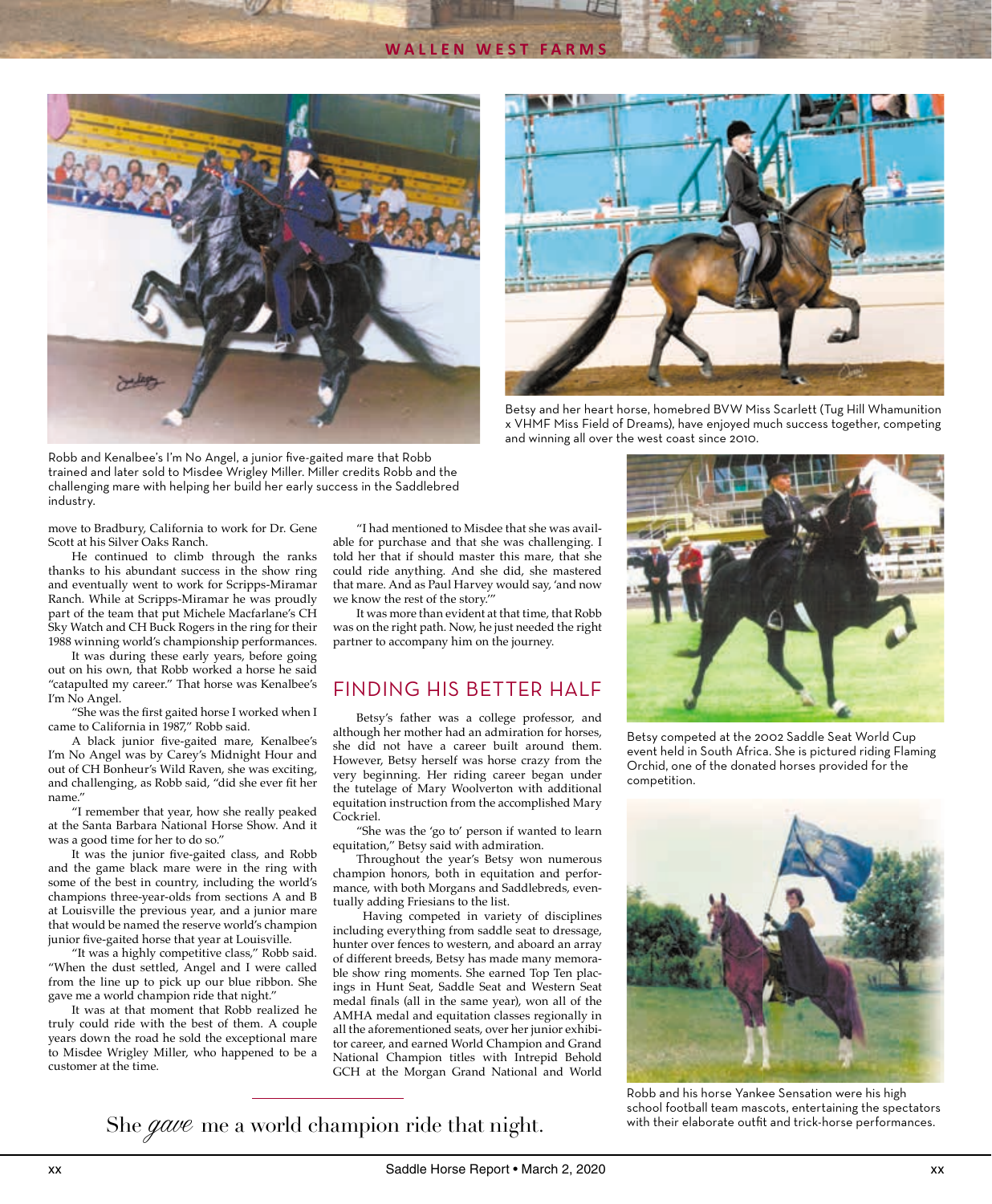

The Wallen West family is a large one with Robb and Betsy along with some of their customers represented here. From left to right: Ashley Jeppesen, Brenda Bernstein, Betsy Wallen, Anna Christy, Robb Wallen, Austen Wallen, Anthony Palos, Ayva Palos, Delphine Bernstein and Stephanie Palos.



Robb and Betsy were pictured with the bronze of Robb's father, Dick Wallen and his trick horse Silver Flash IV sculpted by Maretta Kennedy, at the American Saddlebred Museum

Championship Horse Show. However, traveling to South Africa with the Saddle Seat World Cup Team in 2002 ranks near the top of the list of her achievements.

 "Being a member of the World Cup Team in was amazing! Traveling to South Africa was an experience I will never forget on so many levels. The country was beautiful. Our hosts and the people we met so welcoming. They went out of their way to make sure our trip was memorable<sup>"</sup>

 She also recalled the athleticism of the horses overseas, and how the classes during the competition often lasted much longer then most classes do today.

"I remember my first impression of their horses as well. They were big, solid boned with a deep heart girth and had so much stamina and power. Each class was long. You showed at each gait, going five or six times around a huge outdoor show arena. I loved everything about that trip!"

 That trip to a foreign land helped Betsy learned what she was really made of, and the effects have been lasting.

 "Besides learning about the wonderful country of South Africa, I also learned a lot about myself. It was kind of an introspective time in my life, and I feel like I learned how to rely on myself, trust my intuition, believe in myself a little bit more. I came back from that trip feeling more confident and stronger."

 With so much positivity coming from her experience on the World Cup team, Betsy continues to support the program by encouraging the riders at Wallen West to partake in the process, with the hopes that one day they may follow her lead and become a part of the team.

 "We have encouraged our riders to think about the World Cup team. I think it is a fabulous experience. At the California Futurity in October, 2019, the Young Rider's Team held their competition, United States vs Canada. Our riders were able to watch the rail classes and patterns, I think it gave them a much better sense of what is involved. I really hope they take the opportunity at some point in the Junior Exhibitor careers to try out."

 Throughout her career, Betsy has had the honor of showing a number of champion horses, however, one horse stands out among the rest, BVW Miss Scarlett.



Betsy and Robb Wallen share their love of horses and competition with their son Austen, who shows Someone Pinch Me in the academy division.



Gayle Lampe and Robb Wallen took a drive through the Wallen West orchards with WC Murry Dickson. Lampe visits her friends at Wallen West Farm whenever she gets a chance to get to California.

Bred, raised and trained by Betsy herself, this expressive bay Morgan mare is out of VHMF Miss Field of Dreams and by the late Tug Hill Whamunition.

 "I bred her, raised her, and trained her. She is my go to horse at the barn. She will do anything for me."

 Together this team has built and impressive list of wins since their first show in 2010 where they were victorious in the Amateur Morgan Hunter Pleasure class Betsy and Robb Wallen share their love of horses and competition with their son Austen, who shows Someone Pinch Me in the academy division.

vat the Jingle Bell horse show. From there, the wins kept rolling in everywhere they went. Del Mar Charity Fair, California Futurity, Spotlight and Morgan Medallion Regional are just a few of the shows from which the left as the champions, most predominantly in the hunter divisions.

 "She is a wonderful example of the Morgan breed that I am very passionate about," Betsy said.

 Her love of the Morgan shines brightly as Betsy donates her time for the betterment of the breed. As young girl she was involved in the AMHA youth programs, acting as the American Morgan Horse Association's Regional Vice-President for Youth, the Youth President, and at age 18, the Morgan Youth Of The Year. And now, for the last 10 years, she has worked on the Morgan Grand National and World Championship Horse Show Committee. This year, she stepped up to a new challenge, and will be the Chairman for the show for 2020.

# BETTER TOGETHER

 Betsy's and Robb's paths had crossed from time to time on the west coast show circuits, however it was not until Betsy was afforded the chance to write an article on the Wallen family that she would truly get to know Robb. It was from this interaction that their spark was ignited, and their futures became one.

 Today, their Wallen West Farm sits atop 10 acres in wine country Temecula, California. Meticulously kept up by the Wallens and their employees, the farm is more than just a horse training facility; it is an organic

It was kind of an introspective time in my life, and I feel like I learned how to rely on myself, trust my intuition, *believe* in myself a little bit more.